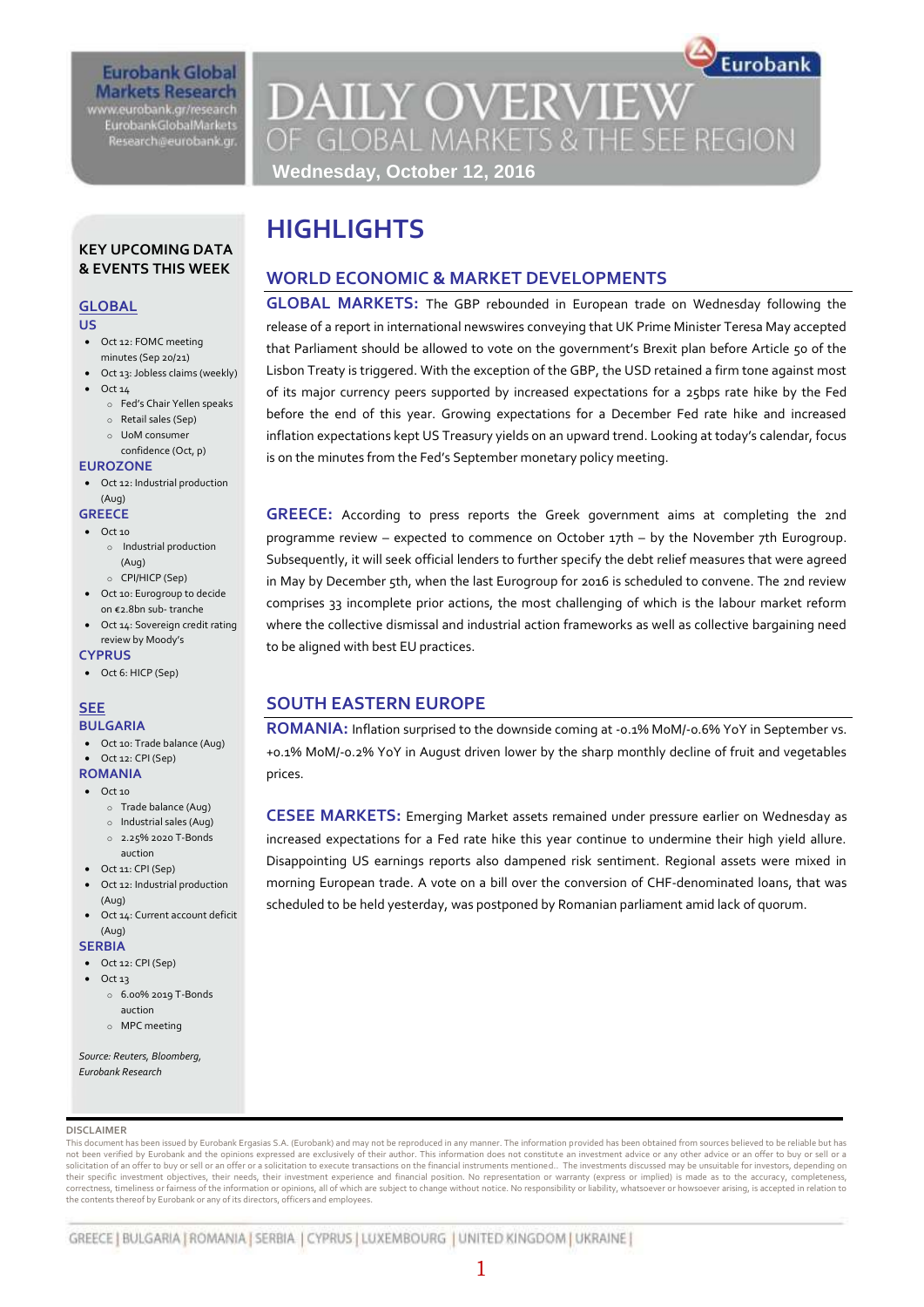November 14, 2013

October 12, 2016







*Source: Reuters, Bloomberg, Eurobank Research*

# **Latest world economic & market**

OF GLOBAL MARKETS & THE SEE REGION

### **developments GLOBAL MARKETS**

**AILY OVERVIEW** 

The GBP rebounded in European trade on Wednesday following the release of a report in international newswires conveying that UK Prime Minister Teresa May accepted that Parliament should be allowed to vote on the government's Brexit plan before Article 50 of the Lisbon Treaty is triggered. The above comments followed a motion from the main opposition Labour Party calling for a "full and transparent debate" on the government's Brexit plan before formal Brexit discussions start. Yet, the UK Premier asked lawmakers to not attempt to block Brexit or undermine the government's negotiating position. On the view that such a debate in the UK Parliament could potentially exert some pressure on the UK government not to adopt a hard-line stance towards the EU in upcoming negotiations, the GBP/USD strengthened to levels around 1.2240/45 in European trade at the time of writing, marking gains of c. 1.0% compared to the settlement in the prior session. The GBP's strengthening against the USD pushed the DXY index modestly lower trading close to 97.671, 0.1% lower from a seven-month intraday peak recorded on Tuesday. With the exception of the GBP, the USD retained a firm tone against most of its major currency peers supported by increased expectations for a 25bps rate hike by the Fed before the end of this year following a recent string of positive US macro data. Fed funds futures currently assign a 68% probability for a 25bps rate hike at the December 13-14 monetary policy meeting compared to around 65% late last week and c. 60% earlier this month. Growing expectations for a Fed rate hike in December and increased inflation expectations on the back of higher oil prices kept US Treasury yields on an upward trend for the seventh session in a row. Looking at today's calendar, focus is on the minutes from the Fed's September monetary policy meeting. In addition, BoE deputy Governor Jon Cunliffe speaks in parliament on the impact of Brexit on financial services in London.

#### **GREECE**

According to press reports the Greek government aims at completing the 2nd programme review – expected to commence on October 17th – by the November 7th Eurogroup. Subsequently, it will seek official lenders to further specify the debt relief measures that were agreed in May by December 5th, when the last Eurogroup for 2016 is scheduled to convene. The 2nd review comprises 33 incomplete prior actions, the most challenging of which is the labour market reform where the collective dismissal and industrial action frameworks as well as collective bargaining need to be aligned with best EU practices. Other prominent prior actions in the context of the 2nd programme review are: the amendment of the legal framework for the out-of-court workout with detailed provisions, the finalisation of the boards of the four systemic banks, the liberalisation of the reserved activities of engineers, the review of the gas release program, improving conditions of access for alternative suppliers and substantially increasing the quantities available, the appointment of the Board of Directors of the Privatisation and Investment Fund including the CEO so that the fund is fully operational by end-2016, the rationalisation of the specialised wage grids and the adoption of legislation to introduce a new permanent mobility scheme, the adoption of an integrated action plan to fight undeclared and under-declared work, and the agreement with the Institutions on the processes for determining the remaining portfolios of real estate and SOEs that will be transferred to the Fund. Finally, as a prior action, in the coming weeks, the Greek government has to enact the medium-term fiscal strategy for the period 2017-2020, for which the Greek side may pursue a downwards revision of the primary surplus targets beyond 2018.

[ppetropoulou@eurobank.gr](mailto:ppetropoulou@eurobank.gr)

Eurobank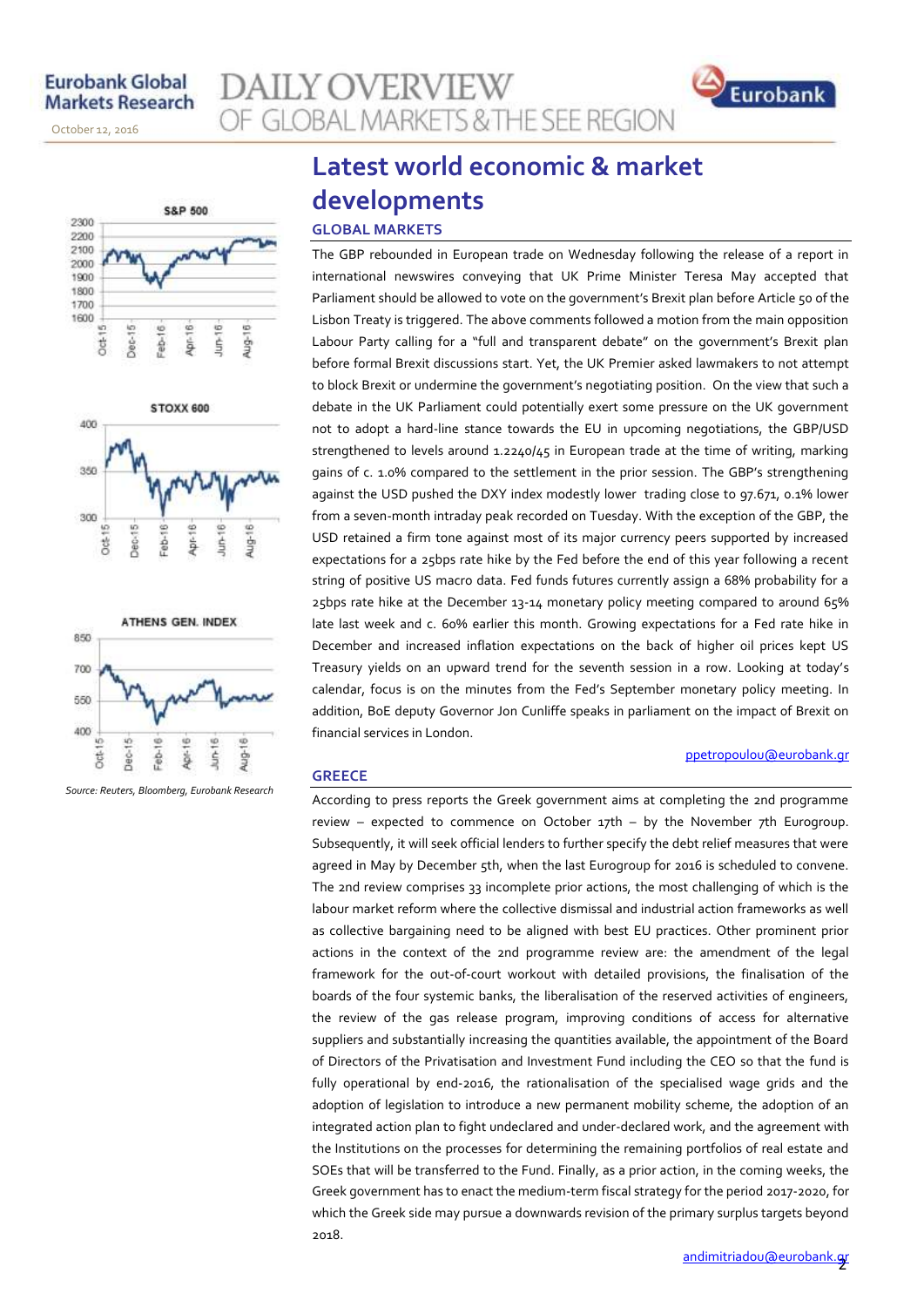#### **Eurobank Global Markets Research**

November 14, 2013

October 12, 2016

| <b>BULGARIA: Indicators</b> | 2014               | 2015   | <b>2016f</b> |  |  |  |
|-----------------------------|--------------------|--------|--------------|--|--|--|
| Real GDP growth %           | 1.6                | 3.0    | 2.6          |  |  |  |
| CPI (pa, yoy %)             | $-1.4$             | $-0.1$ | $-0.5$       |  |  |  |
| <b>Budget Balance/GDP*</b>  | $-3.7$             | $-2.9$ | $-2.0$       |  |  |  |
| Current Account/GDP         | 0.9                | 14     | 1.0          |  |  |  |
| <b>EUR/BGN</b> (eop)        | 1.9558             |        |              |  |  |  |
|                             | 2015 current 2016f |        |              |  |  |  |
| Policy Rate (eop)           |                    | N/A    |              |  |  |  |

*\* on a cash basis*

*Source: Reuters, Bloomberg, Eurobank Research, National Authorities*

| <b>CYPRUS: Indicators</b>  | 2014   | 2015   | 2016f  |
|----------------------------|--------|--------|--------|
| Real GDP growth %          | $-2.5$ | 1.6    | 2.5    |
| HICP (pa, yoy %)           | $-0.3$ | $-1.5$ | $-0.7$ |
| <b>Budget Balance/GDP*</b> | $-0.2$ | 0.0    | $-0.4$ |
| Current Account/GDP        | $-4.6$ | $-3.6$ | -42    |
| * ESA 2010                 |        |        |        |

*Source: Reuters, Bloomberg, Eurobank Research, National Authorities*

| <b>ROMANIA: Indicator:</b> | 2014   | 2015    | 2016f  |
|----------------------------|--------|---------|--------|
| Real GDP growth %          | 2.9    | 3.8     | 4.2    |
| CPI (pa, yoy %)            | 1.1    | $-0.6$  | $-1.5$ |
| Budget Balance/GDP *       | $-1.9$ | $-1.9$  | $-2.8$ |
| Current Account/GDP        | $-0.4$ | $-1.1$  | $-3.0$ |
| <b>EUR/RON</b> (eop)       | 4.48   | 4.52    | 4.60   |
|                            | 2015   | current | 2016f  |
| Policy Rate (eop)          | 1.75   | 1.75    | 2.00   |

*\* on a cash basis*

*Source: Reuters, Bloomberg, Eurobank Research, National Authorities*

| <b>SERBIA: Indicators</b>                      | 2014   | 2015    | 2016f  |  |  |  |  |  |
|------------------------------------------------|--------|---------|--------|--|--|--|--|--|
| Real GDP growth %                              | $-1.8$ | 0.7     | 1.8    |  |  |  |  |  |
| $CPI(pa, yoy \%)$                              | 21     | 1.5     | 2.8    |  |  |  |  |  |
| <b>Budget Balance/GDP</b>                      | $-6.7$ | $-41$   | $-4.0$ |  |  |  |  |  |
| Current Account/GDP                            | $-6.0$ | $-47$   | $-4.6$ |  |  |  |  |  |
| EUR/RSD (eop)                                  | 121.38 | 121.52  | 125.00 |  |  |  |  |  |
|                                                | 2015   | current | 2016f  |  |  |  |  |  |
| Policy Rate (eop)                              | 4.25   | 4.00    | 4.00   |  |  |  |  |  |
| Source: Reuters, Bloomberg, Eurobank Research, |        |         |        |  |  |  |  |  |

*National Authorities*



| <b>Credit Ratings</b> |                |      |              |  |  |  |  |  |  |
|-----------------------|----------------|------|--------------|--|--|--|--|--|--|
| L-T ccy               | Moody's        | S&P  | <b>Fitch</b> |  |  |  |  |  |  |
| <b>SERBIA</b>         | B <sub>1</sub> | RR-  | RR-          |  |  |  |  |  |  |
| <b>ROMANIA</b>        | Baa3           | RRR- | RRR-         |  |  |  |  |  |  |
| <b>BULGARIA</b>       | Baa2           | RR+  | BBB-         |  |  |  |  |  |  |
| <b>CYPRUS</b>         | R1             | RR-  | R+           |  |  |  |  |  |  |

## OF GLOBAL MARKETS & THE SEE REGION **Latest economic & market developments in**

### **the CESEE region**

#### **ROMANIA**

**AILY OVERVIEW** 

Inflation remained in negative territory in September for the  $\mathtt{15}^\mathtt{th}$  month in a row as CPI declined by -0.1% MoM/-0.6% YoY compared to +0.1% MoM/-0.2% YoY in August. The print came in below market expectations of +0.3% MoM/-0.4% YoY. The annual dynamics of the CPI food component decelerated sharply in September (-0.6% MoM/+0.5% YoY) driven by the monthly decline of fruit and vegetables (-3.7% MoM). Prices of non-food items stood +0.2% MoM/-1.0% YoY down from +0.3% MoM/-1.4% YoY in August, with dynamics largely driven by the monthly spike in fuel prices (+0.7%MoM). Services remained almost flat at +0.0% MoM /-1.2% YoY down from -0.1% MoM/-1.0% YoY in August mirroring lower utility prices.

Despite the monthly uptick in the headline index, overall the latest inflation reading indicates signs of a slowdown in the pace of deflation. The adjusted Core2 CPI index (excluding administered and volatile prices, alcohol and tobacco) rose to +0.6% YoY in September vs. +0.5% YoY in August, remaining subdued by the headline VAT rate cut (from 24% to 19%) effective in the beginning of the year. The minutes from the recent NBR policy meetingreleased for the first time-suggest that over the short term given the larger than expected positive output gap underlying inflationary pressures are building. On the other hand, given the downbeat readings throughout the year, the inflation trajectory so far has been softer than envisaged before. Only recently, the NBR slashed its year-end inflation forecast to -0.4% in 2016 down from  $+0.6%$  and  $+2.0%$  in 2017 vs.  $+2.7%$  in the previous May report. In the NBR's view, the short-term inflation trajectory will remain in negative territory until the end of the year mainly due to the low imported price dynamics. Moreover, inflation will most probably end below the mid-point of the 2.5% target at the end of 2017, while it is now seen at the upper bound of the inflation target interval (2.5-3.5%) by the end of Q2-2018.

[igkionis@eurobank.gr](mailto:igkionis@eurobank.gr)

Eurobank

#### **CESEE MARKETS**

Emerging Market assets remained under pressure earlier on Wednesday as increased expectations for a Fed rate hike this year continue to undermine their high yield allure. Disappointing US earnings reports also dampened risk sentiment. Regional assets were mixed in morning European trade, with government bonds recouping part of their recent losses. Meanwhile, CESEE currencies and stock markets were mixed. In FX markets, the Romanian leu was little changed compared to the prior session's settlement, in spite of the lower house of parliament postponing on Tuesday a vote on a bill over the conversion of CHFdenominated loans into RON at a fixed exchange rate (historic at the time of the loan origination). The budget and finance committees in parliament's lower house approved the bill on Monday, having included amendments such as that the legislation will apply only for loans on which repayments exceed half of borrowers' monthly income, in a development considered less adverse for the domestic banking sector outlook. However, lawmakers partially reversed that change on Tuesday proposing to allow conversion of loans of up to 250,000 CHF. A final vote was due to be held yesterday. However, it was referred for next week, most likely on Monday according to Social Democrat deputy Nicolae-Ciprian Nica, as there was lack of quorum, with further changes still possible.

[gphoka@eurobank.gr](mailto:gphoka@eurobank.gr)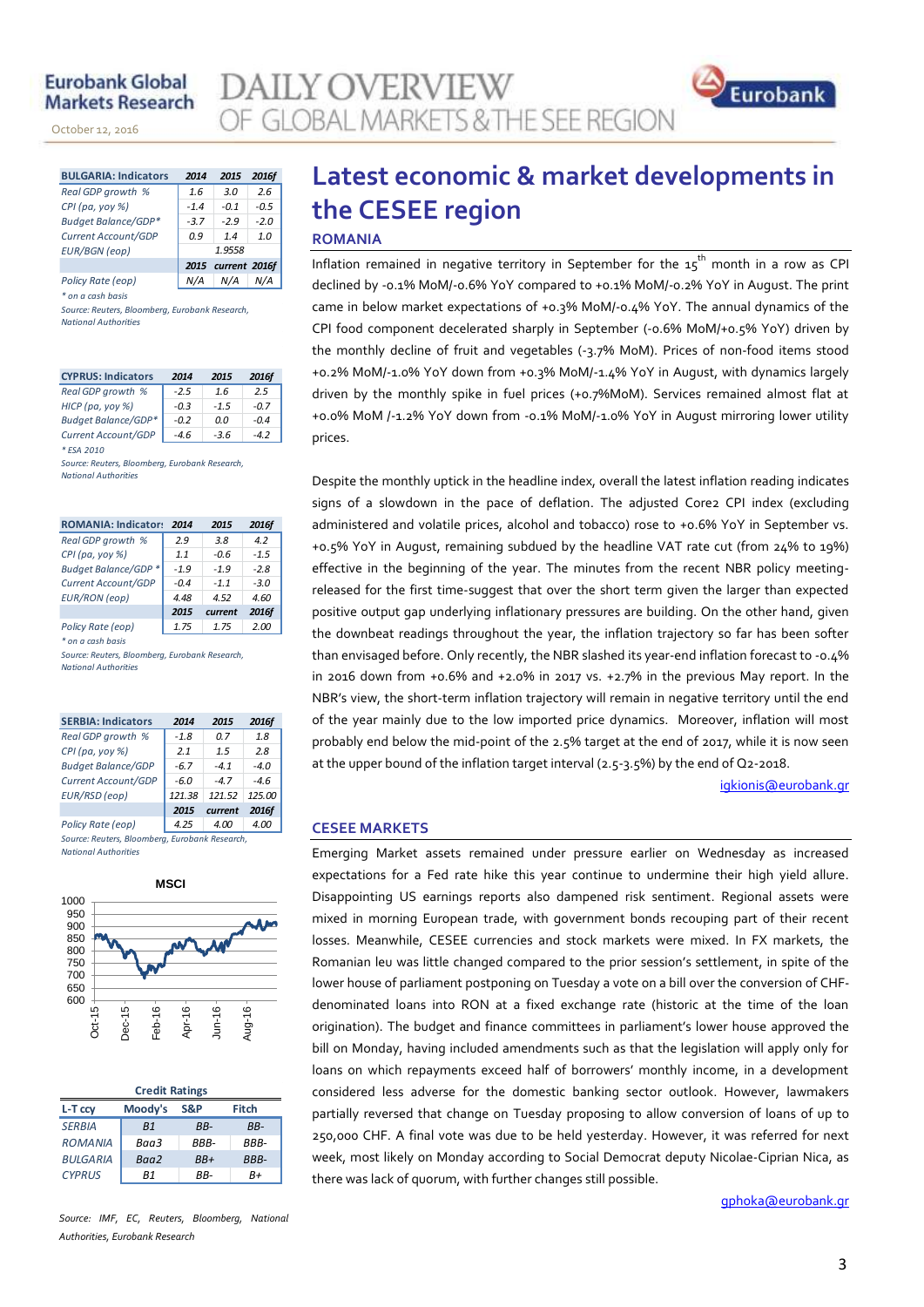#### **Eurobank Global Markets Research**

October 12, 2016

**DAILY OVERVIEW**<br>OF GLOBAL MARKETS & THE SEE REGION



#### **GLOBAL MARKETS**

November 14, 2013

| <b>GLOBAL MARKETS</b> |                                          |                 |        |         |             |              |         |                         |                 |                    |      |         |             |
|-----------------------|------------------------------------------|-----------------|--------|---------|-------------|--------------|---------|-------------------------|-----------------|--------------------|------|---------|-------------|
|                       |                                          | <b>FOREX</b>    |        |         |             |              |         |                         |                 | <b>Commodities</b> |      |         |             |
| ΔD                    | <b>AYTD</b>                              |                 | Last   | ΔD      | <b>AYTD</b> | (yields)     | Last    | <b>ADbps</b>            | <b>AYTD bps</b> |                    | Last | ΔD      | <b>AYTD</b> |
|                       | 4.5%                                     | <b>EUR/USD</b>  | 1.1022 | $-0.3%$ | 1.5%        | $UST - 10yr$ | 1.77    |                         | -50             | GOLD               | 1256 | 0.3%    | 18.3%       |
|                       | $-11.5%$                                 | GBP/USD         | 1.2266 | 1.2%    | $-16.8%$    | Bund-10vr    | 0.04    |                         | $-59$           | <b>BRENT CRUDE</b> | 53   | 0.6%    | 41.5%       |
|                       | $-7.0%$                                  | USD/JPY         | 103.51 | 0.0%    | 16.0%       | $JGB - 10vr$ | $-0.06$ |                         | $-32$           | LMEX               | 2436 | $-1.2%$ | 10.6%       |
| Last                  | 2136.73<br>16840.00<br>$-1.1%$<br>340.06 | $-1.2%$<br>0.0% |        |         |             |              |         | <b>Government Bonds</b> |                 |                    |      |         |             |

#### **CESEE MARKETS**

| <b>SERBIA</b><br><b>ROMANIA</b>  |               |              |                 |                       |                  | <b>BULGARIA</b>  |                 |                       |                  |                             |                 |
|----------------------------------|---------------|--------------|-----------------|-----------------------|------------------|------------------|-----------------|-----------------------|------------------|-----------------------------|-----------------|
| <b>Money Market</b>              |               |              |                 | <b>Money Market</b>   |                  |                  |                 | <b>Money Market</b>   |                  |                             |                 |
| <b>BELIBOR</b>                   | Last          | <b>ADbps</b> | <b>∆YTD bps</b> | <b>ROBOR</b>          | Last             | <b>ADbps</b>     | ∆YTD bps        | <b>SOFIBOR</b>        | Last             | <b>ADbps</b>                | <b>AYTD bps</b> |
| T/N                              | 301           | 0            | $-2$            | O/N                   | 0.44             | 0                | $-9$            | <b>LEONIA</b>         | $-0.30$          | 0                           | $-31$           |
| 1-week                           | 3.16          | 0            | $-3$            | 1-month               | 0.56             | $\mathbf{1}$     | $-13$           | 1-month               | $-0.15$          | 0                           | $-30$           |
| 1-month                          | 3.31          | 0            | $-20$           | 3-month               | 0.69             | 0                | $-33$           | 3-month               | $-0.05$          | 0                           | $-31$           |
| 3-month                          | 3.48          | 0            | $-35$           | 6-month               | 0.93             | 0                | $-41$           | 6-month               | 0.10             | 0                           | $-43$           |
| 6-month                          | 3.66          | 0            | $-37$           | 12-month              | 1.08             | 0                | $-44$           | 12-month              | 0.41             | 0                           | $-57$           |
| <b>RS Local Bonds</b>            |               |              |                 | <b>RO Local Bonds</b> |                  |                  |                 | <b>BG Local Bonds</b> |                  |                             |                 |
|                                  | Last          | <b>ADbps</b> | <b>AYTD bps</b> |                       | Last             | <b>ADbps</b>     | ∆YTD bps        | (yields)              | Last             | <b>ADbps</b>                | <b>AYTD bps</b> |
| 3Y RSD                           | 9.10          | 646.75       | 543             | 3Y RON                | 1.43             | 0                | $-50$           | 3Y BGN                | 0.19             | 0                           | $-41$           |
| 5Y RSD                           | 4.35          | $-1$         | $-78$           | 5Y RON                | 2.17             | 0                | $-63$           | 5Y BGN                | 0.54             | 0                           | $-73$           |
| 7Y RSD                           | 5.64          | $-2$         | $-205$          | 10Y RON               | 2.98             | 0                | $-80$           | 10Y BGN               | 1.86             | 0                           | -80             |
|                                  |               |              |                 |                       |                  |                  |                 |                       |                  |                             |                 |
| <b>RS Eurobonds</b>              |               |              |                 | <b>RO Eurobonds</b>   |                  |                  |                 | <b>BG Eurobonds</b>   |                  |                             |                 |
|                                  | Last          | <b>ADbps</b> | ∆YTD bps        |                       | Last             | <b>ADbps</b>     | ∆YTD bps        |                       | Last             | <b>ADbps</b>                | <b>AYTD bps</b> |
| USD Nov-17                       | 2.30          | $\mathbf{1}$ | -86             | <b>EUR Oct-25</b>     | 1.71             | 0                | $-86$           | <b>EUR Jul-17</b>     | $-0.17$          | $-5$                        | $-24$           |
| USD Nov-24                       | 6.56          | $\mathbf{1}$ | 15              | USD Jan-24            | 2.94             | $\mathbf{1}$     | $-85$           | <b>EUR Sep-24</b>     | 1.43             | $\mathcal{L}_{\mathcal{L}}$ | $-99$           |
|                                  |               |              |                 |                       |                  |                  |                 |                       |                  |                             |                 |
| <b>CDS</b>                       | Last          | <b>ADbps</b> | <b>AYTD bps</b> | <b>CDS</b>            | Last             | <b>ADbps</b>     | <b>AYTD bps</b> | <b>CDS</b>            | Last             | <b>ADbps</b>                | <b>AYTD bps</b> |
| 5-year                           | 198           | 0            | $-76$           | 5-year                | 100              | 0                | $-33$           | 5-year                | 136              | 1                           | $-36$           |
| 10-year                          | 240           | 0            | $-99$           | 10-year               | 145              | 0                | $-26$           | 10-year               | 177              | $\mathbf{1}$                | $-39$           |
|                                  |               |              |                 |                       |                  |                  |                 |                       |                  |                             |                 |
| <b>STOCKS</b>                    |               |              |                 | <b>STOCKS</b>         |                  |                  |                 | <b>STOCKS</b>         |                  |                             |                 |
|                                  | Last          | ΔD           | <b>AYTD</b>     |                       | Last             | AD               | <b>AYTD</b>     |                       | Last             | ΔD                          | <b>AYTD</b>     |
| BELEX15                          | 637.2         | 0.40%        | $-1.07%$        | <b>BET</b>            | 6924.5           | $-0.03%$         | $-1.14%$        | <b>SOFIX</b>          | 510.5            | 0.18%                       | 10.76%          |
| <b>FOREX</b>                     |               |              |                 | <b>FOREX</b>          |                  |                  |                 | <b>FOREX</b>          |                  |                             |                 |
|                                  | Last          | ΔD           | <b>AYTD</b>     |                       | Last             | AD               | <b>AYTD</b>     |                       | Last             | ΔD                          | <b>AYTD</b>     |
| <b>EUR/RSD</b>                   | 123.13        | 0.02%        | $-1.26%$        | <b>EUR/RON</b>        | 4.4948           | $-0.21%$         | 0.43%           | USD/BGN               | 1.7745           | $-0.28%$                    | 1.45%           |
|                                  | BELEX15 Index |              |                 |                       |                  | <b>BET Index</b> |                 | SOFIX Index           |                  |                             |                 |
| 670                              |               |              |                 | 7900                  |                  |                  |                 | 550                   |                  |                             |                 |
| 650                              |               |              |                 | 7400                  |                  |                  |                 |                       |                  |                             |                 |
| 630                              |               |              |                 | 6900                  |                  |                  |                 | 500                   |                  |                             |                 |
| 610                              |               |              |                 |                       |                  |                  |                 | 450                   |                  |                             |                 |
| 590<br>570                       |               |              |                 | 6400                  |                  |                  |                 |                       |                  |                             |                 |
| 550                              |               |              |                 | 5900                  |                  |                  |                 | 400                   |                  |                             |                 |
|                                  |               |              | $Jul-16$        | Oct-15                |                  |                  |                 |                       |                  |                             |                 |
| Oct-15                           | $Jan-16$      | Apr-16       |                 |                       | Dec-15<br>Feb-16 | Apr-16<br>Jun-16 | Aug-16          | Oct-15                | Dec-15<br>Feb-16 | $J$ un-16<br>Apr-16         | Aug-16          |
|                                  |               |              |                 |                       |                  |                  |                 |                       |                  |                             |                 |
| <b>EUR/RON</b><br><b>EUR/RSD</b> |               |              |                 |                       |                  |                  | USD/BGN         |                       |                  |                             |                 |
| 126                              |               | 4.60         |                 |                       |                  |                  | 1.90            |                       |                  |                             |                 |
| 4.55<br>124                      |               |              |                 |                       | 1.85             |                  |                 |                       |                  |                             |                 |
|                                  |               |              |                 | 4.50                  |                  |                  |                 | 1.80                  |                  |                             |                 |
| 122                              |               |              |                 | 4.45                  |                  |                  |                 | 1.75                  |                  |                             |                 |
| 120                              |               |              |                 | 4.40                  |                  |                  |                 | 1.70<br>1.65          |                  |                             |                 |
| 118                              |               |              |                 | 4.35                  |                  |                  |                 | 1.60                  |                  |                             |                 |
|                                  |               |              | $Ju+16$         | $Oct - 15 -$          | $Jan-16$         | Apr-16           | $Ju+16$         | Oct-15                | $Jan-16$         | Jul-16<br>Apr-16            |                 |
| Oct-15                           | $Jan-16$      | Apr-16       |                 |                       |                  |                  |                 |                       |                  |                             |                 |

*Source: Reuters, Bloomberg, Eurobank Economic Analysis and Financial Markets Research Data updated as of 11:30 EEST*